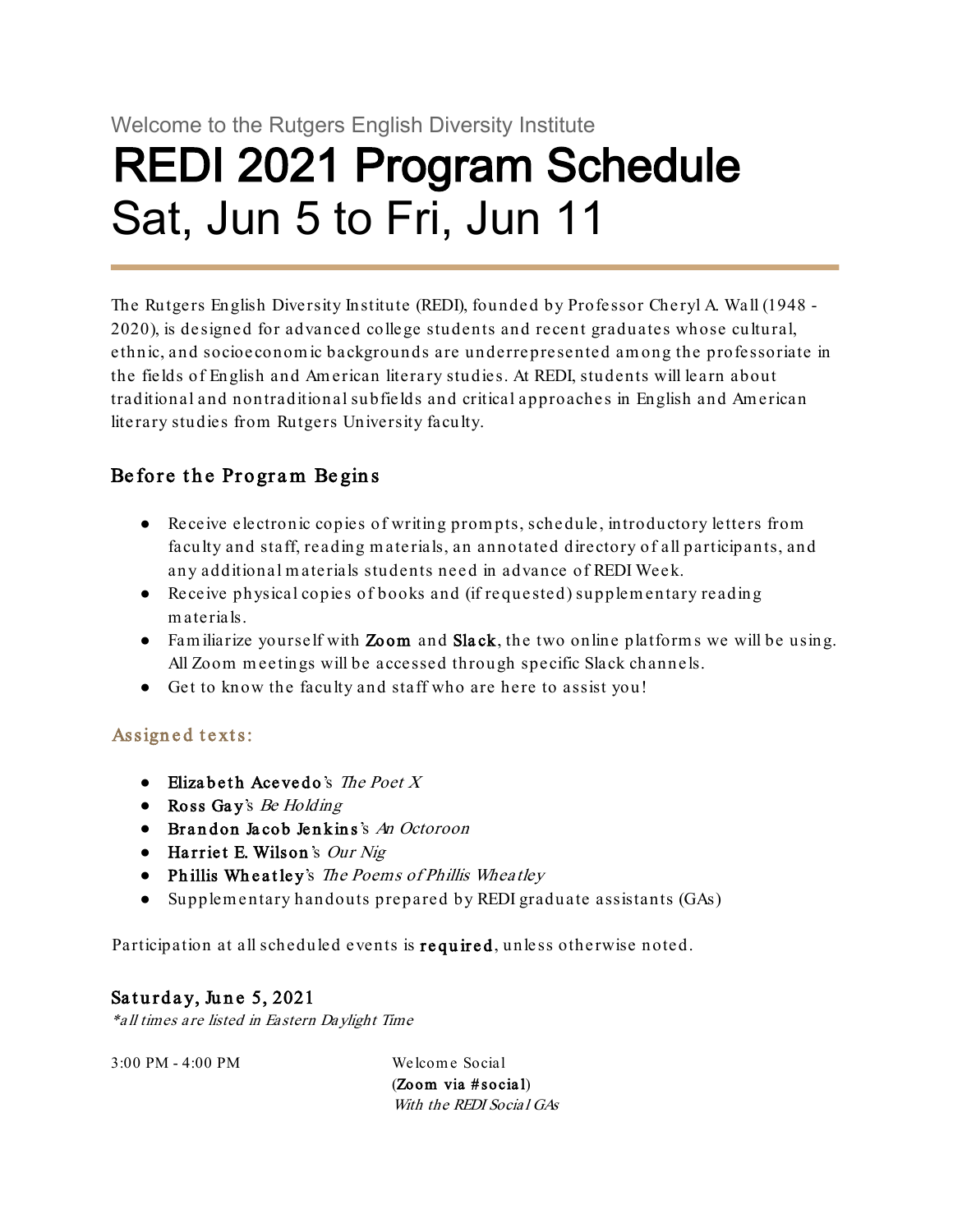## Sunday, June 6, 2021

| 11:30 AM - 12:00 PM    | Welcome to REDI<br>(Zoom via #gathering)<br>With Prof. Erica Edwards                      |
|------------------------|-------------------------------------------------------------------------------------------|
| $12:00$ PM - $2:00$ PM | Seminar: Contemporary American Poetry<br>(Zoom via #seminar)<br>With Prof. Evie Shockley  |
| 3:30 PM - 5:30 PM      | Workshop: Your Application Dossier<br>(Zoom via #workshop)<br>With the REDI Writing GAs   |
| $6:00$ PM - 7:00 PM    | Drop-in Wellness and Decompression Time<br>(Zoom via #social)<br>With the REDI Social GAs |
| Monday, June 7, 2021   |                                                                                           |
| 11:30 AM - 1:30 PM     | Seminar: 18C Literature<br>(Zoom via #seminar)<br>With Prof. Abigail Zitin                |
| 2:30PM - 3:00 PM       | Optional. Virtual coffee<br>(Zoom via #gradschool)<br>With the REDI Social GAs            |
| 3:00 PM - 5:00 PM      | What is graduate school?<br>(Zoom via #gradschool)<br>With Prof. David Kurnick            |
| 7:00 PM - 8:00 PM      | Grad School AMA<br>(Zoom via #social)<br>With the REDI Social GAs                         |
| Tuesday, June 8, 2021  |                                                                                           |
| $11:30$ AM - $1:30$ PM | Workshop: Book History<br>(Zoom via #workshop)<br>With Prof. Leah Price                   |
| $3:00$ PM $-5:00$ PM   | Seminar: Decolonial Feminist Theory<br>(Zoom via #seminar)                                |